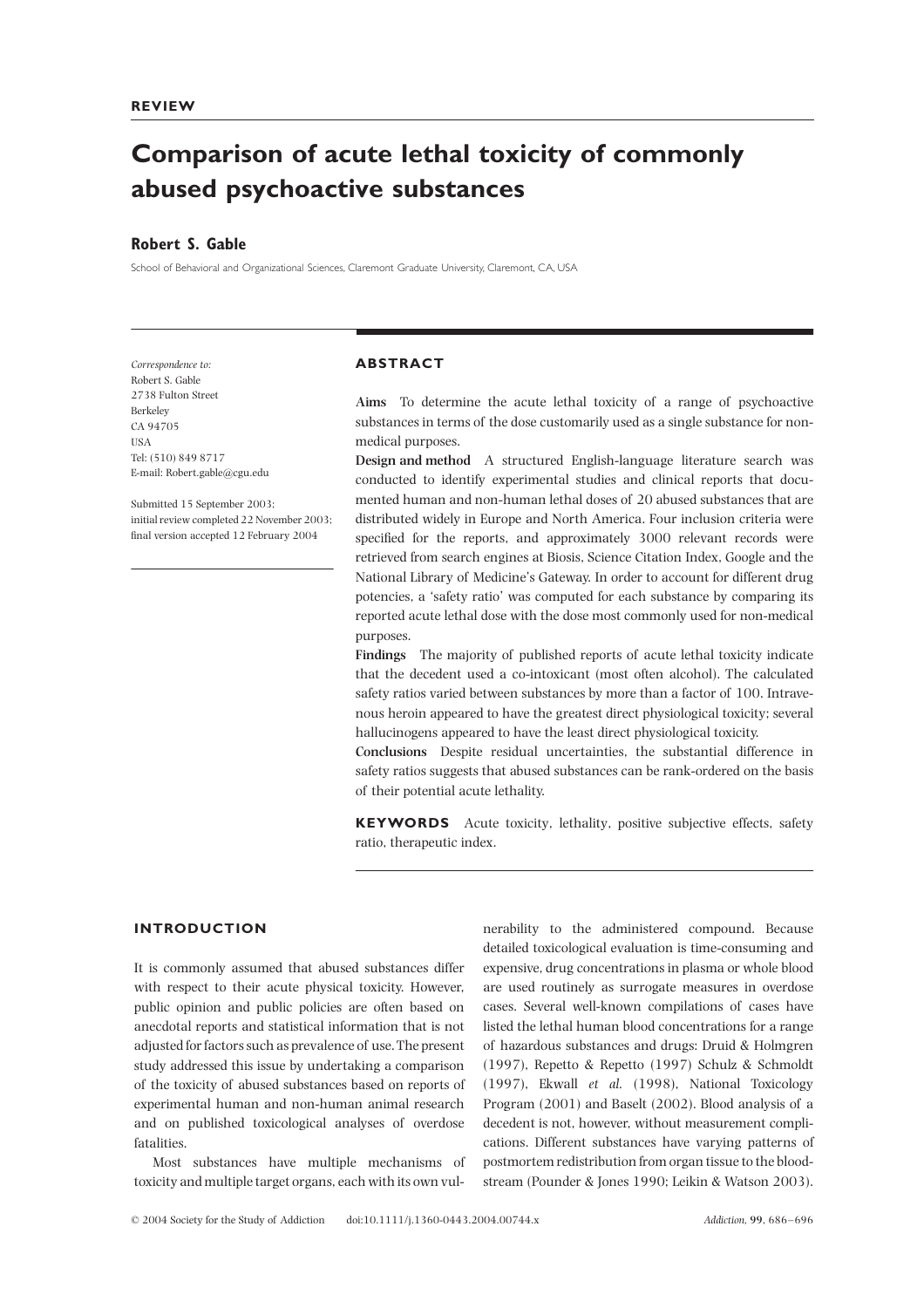Furthermore, a drug such as heroin might not be detected at all in postmortem blood samples because it has an arterial half-life of only about 3 minutes (Rentsch *et al*. 2001) and its metabolite morphine-3-glucuronide has a half-life of approximately 90 minutes. Once a blood sample has been obtained, factors of storage and measurement techniques may also affect the result. Cocaine, for example, is notoriously susceptible to decomposition in storage.

Fortunately, non-human animal models can provide supplementary and detailed descriptions of toxic processes. The median lethal dose  $(LD_{50})$  of a new compound is often the first estimate of toxicity that is established in pre-clinical research within a rodent population (Gad & Chengelis 1998). Specifically, the dose–response relationship is documented by plotting the number of deaths occurring among the group of experimental animals against the range of drug doses administered. The  $LD_{50}$  is simply the dosage at which 50% of the animals die within a specified interval of time. Several governmental organizations (cf. Interagency Coordinating Committee 2002; OECD 2002) have promulgated guidelines for experimentally establishing  $LD_{50}$ s, and a list of lethal oral starting doses of 347 chemicals has been published by the National Toxicology Program (2001). In order to reduce animal suffering, vigorous efforts have been made to develop alternative methods of toxicity assessment (cf. Gad 2000).

The  $LD_{50}$  is just one data-point along an entire range of potential responses, and therefore it does not provide information about the *shape* of a dose–response curve. Two drugs might have the same  $LD_{50}$ , but in practice present a different degree of health hazard. A drug with a relatively 'flat' dose–response curve might have a low threshold of lethality but require large changes in dosage before 50% of the animals die. In contrast, a drug with a 'steep' dose–response curve might have a much higher initial lethal threshold, but need only small additional quantities of the chemical to reach the 50% level of fatalities. The second drug would be safer in most applications, unless users were unwilling or unable to measure dosages accurately (a condition that frequently occurs in social situations). Despite limitations, the  $LD_{50}$  remains an important benchmark. In terms of 'generating the most information per animal, the  $LD_{50}$  is the most simple single summary statistic to measure on the dose– response curve' (Interagency Coordinating Committee 2002, Addendum III, p. 1).

Similar to dose–response curves for acute lethality, dose–response curves for desired effects can be plotted in order to establish the median effective dose  $(ED_{50})$  of a substance. A well-established tradition of assessing abuse liability in diverse settings and among diverse populations provides a substantial database of controlled studies (e.g. Balster & Bigelow 2003). Several research strategies

are particularly relevant to documenting preferred dosages by including variables such as positive subjective effects (e.g. rates of drug self-administration, experimental choice procedures and user responses on standardized questionnaires such as the Addiction Research Center Inventory, Profile of Mood States or Single-Dose Questionnaire (cf. Jasinski & Henningfield 1989).

A notable series of studies by Brady *et al*. (1987) demonstrated the feasibility of rank-ordering the abuse liability of anorectic drugs in terms of a ratio between a dose that produces an anorectic/therapeutic effect and a dose that produces a reinforcing/toxic effect. The authors noted that such comparison is similar to the 'therapeutic index' or 'therapeutic ratio' used commonly to assess the relative toxicity of medications. A few studies (e.g. Buckley *et al*. 1995; Whyte *et al*. 2003) have rank-ordered substances within a specific class of drugs based on the traditional therapeutic ratio which compares the therapeutic dose to the *lethal* dose. The present review can be distinguished from this previous work in two respects: (1) the 'therapeutic ratio' was calculated by comparing the customary *non-medical* dose of a substance to its lethal dose and (2) the rank-ordering covered *multiple classes* of drugs. (The term 'safety ratio' rather than 'therapeutic index' or 'therapeutic ratio' will be used hereafter with reference to abused substances because the intended application is not therapeutic.)

# **METHODS**

In order to ensure that a range of psychoactive substances would be represented, 20 drugs were identified from seven broadly defined categories of drug action: narcotic analgesics, psychomotor stimulants, central nervous system depressants, anti-anxiety agents, sedative/ hypnotics, hallucinogens/psychedelics and cannabis. The selection focused on substances that are distributed most widely in Europe and North America and that are known to have abuse potential.

A simple inductive search procedure was used to locate relevant English-language sources. The current edition of standard reference works was consulted initially to provide an overview of relative toxicities (e.g. Gangolli 1999; Hardman & Limbird 2001; Baselt 2002). Concurrently, a structured literature search was conducted using the National Library of Medicine's (NLM) Gateway (including Medline, Oldmedline and Pubmed). The generic or popular trade name of each the 20 substances was keyed into the NLM *Gateway* search engine as a means of locating journal articles or conference papers in which the substance appeared, during the years 1953–2003, in conjunction with one of the following medical subject headings: 'fatal overdose', 'lethal dose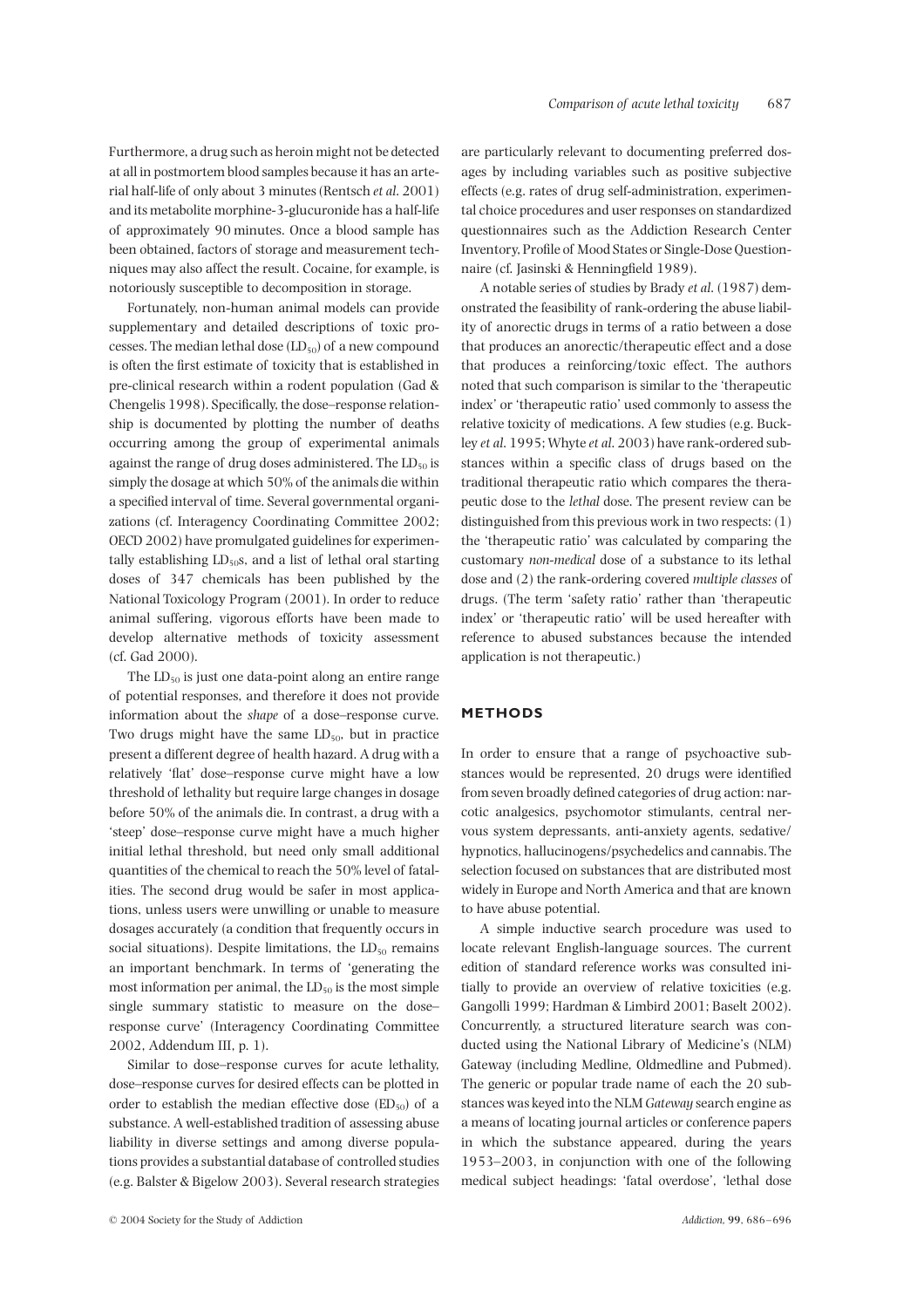50' or 'LD 50'. The same procedure was followed using Scifinder to access Biosis Previews covering serial publications between 1969 and 2003. The Google search engine was also used to locate creditable toxicological reports in its extensive database and to access material safety data sheets.

Estimates of commonly used non-medical doses for the 20 substances were derived in the same manner as described previously. However, the search procedure used the descriptors 'positive subjective effects', 'effective dose', 'therapeutic index' and 'safety index'. In addition, publications focusing on the pharmacology of nonmedical drug use (e.g. Julien 2001; Stafford 1992) were scanned manually for references to non-medical drug dose quantities.

An item retrieved from NLM Gateway, Biosis, Science Citation Index or Google was considered potentially relevant if it met four criteria: (1) the abstract made reference to the quantification of a lethal or non-medical effective dose of one of the target substances; (2) the substance was not used in combination with another substance; (3) the source appeared to be technical or scholarly in nature; and (4) the target substance was administered to a human or non-human animal presumed to be in normal health. Thus, popular or non-technical sources that appeared to be unsubstantiated or secondary in nature (e.g. newspapers, magazines, website commentary) were excluded. Articles citing data generated from special situations or populations (e.g. extremes of age, metabolic or genetic anomalies, adherence to abnormal diets) were similarly excluded. Various types of empirical evidence (e.g. controlled clinical trials, laboratory experiments, case studies, meta-analyses) were acceptable if the data appeared to be from a reputable original source.

# **RESULTS**

#### **Identification of reports**

The large majority of retrieved documents focused on topics of pharmacokinetics, drug interactions, drug synthesis, pharmacogenetics, research methodology, overdose management or epidemiology. When 'lethal dose 50' or ' $LD_{50}$ ' was cross-indexed with the 20 target substances, the NLM Gateway search resulted in a total of 765 records; the Biosis search resulted in 307 records. The term 'fatal overdose' resulted in 294 and 51 records for Gateway and Biosis, respectively. Approximately 70% of the cited items had abstracts. (No articles in Medline prior to 1975 or in Oldmedline have abstracts.) The abstracted articles were screened on the basis of the four previously mentioned criteria. If an electronic version of the entire article was not available immediately, the abstract was printed in order to facilitate subsequent retrieval of a hard

copy. Manual searches were conducted to locate relevant references cited in the retrieved articles. The most relevant research or review papers were keyed into the Science Citation Index in order to scan the titles of subsequent publications citing that paper.

Because the Google search engine retrieves pages on the basis of the number of websites that use the chosen descriptors, there were numerous secondary citations and much unsubstantiated commentary. More than 31 000 records were retrieved by Google when the 20 substances were cross-indexed with 'LD50'; therefore, a systematic search was abandoned. Citation tracking within European and North American literature was undoubtedly incomplete, but the reported  $LD_{50}$  values from experimental studies with rodents seldom varied by more than a factor of 2. Case study data from human fatalities showed more variability.

When the descriptor 'positive subjective effects' was combined with each of the 20 substances, a total of 195 records was generated from Gateway but only 25 from Biosis. Separate searches in Biosis were conducted subsequently using the terms 'positive effects' and 'subjective effects', which resulted in a total of 475 citations for the 20 substances. The term 'effective dose' resulted in 3457 citations from Gateway and 320 from Biosis. 'Therapeutic index' retrieved 1071 items from Gateway and 70 items from Biosis. Gateway and Biosis citations showed considerable redundancy with respect to articles citing doses for medical purposes, but relatively few citations and little redundancy of articles citing non-medical doses. *Google* listed 158 items for 'positive subjective effects', 52 800 for 'effective dose', 15 712 for 'therapeutic index' and 14 700 for 'safety index'. Again, systematic screening of Google records was discontinued.

In addition to experimental studies of abuse liability, several dozen reasonably detailed self-reports (e.g. Mitchell 1896, cited in Metzer 1989; Bennett 1960; Gelpke 1981) and other creditable publications (e.g. *Heffter Review* 1998/2001; Shulgin & Shulgin 1991, 1997; Strassman 2001) were useful in estimating effective dose levels. When all the lethal and effective dose search terms were combined with all 20 substances, a grand total of approximately 6500 records was retrieved from Gateway and Biosis*.* Approximately 3000 articles survived screening, and were printed and filed between 1995 and 2003. Due to space limitations, only two references for each substance are cited in Table 1. Unfortunately, this leaves much original and detailed research work unacknowledged in this review.

#### **Safety ratio estimates**

Lethality and effective-dose data for each of the 20 substances are summarized in Table 1. The number of fatal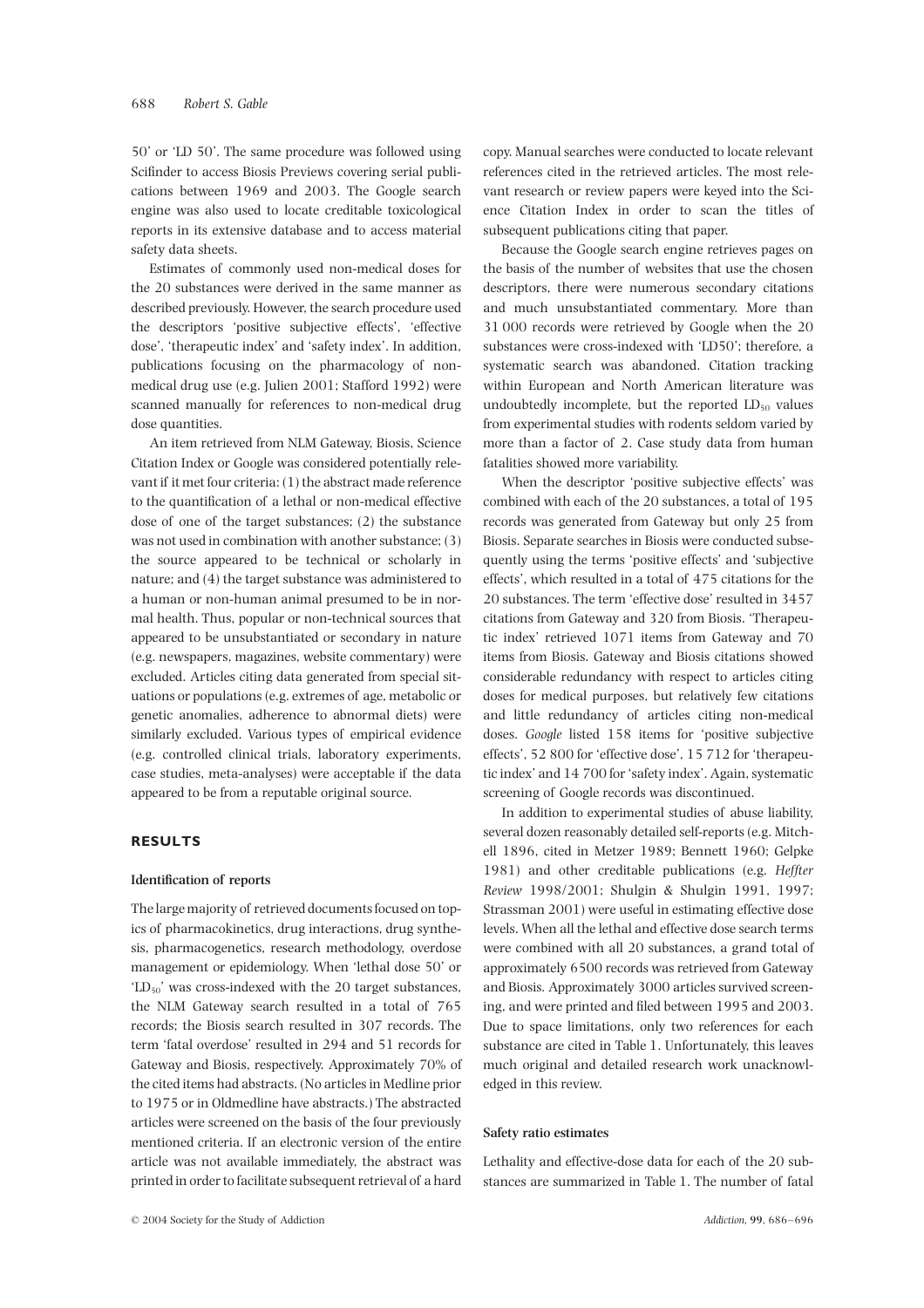| Common, generic<br>or trade name | Principal active<br>component       | Non-human median<br>lethal dose (mg/kg)              | human cases<br>No. of fatal<br>selected | in blood (mg/l)<br>concentration<br>Usual lethal<br>(and range) | range) reportedly<br>administered<br>Usual lethal<br>dose (and | dose (and range)<br>for non-medical<br>Usual effective<br>burposes | Safety<br>ratio          | References                                                                              | Comments                                                    |
|----------------------------------|-------------------------------------|------------------------------------------------------|-----------------------------------------|-----------------------------------------------------------------|----------------------------------------------------------------|--------------------------------------------------------------------|--------------------------|-----------------------------------------------------------------------------------------|-------------------------------------------------------------|
| Alcohol (or) <sup>b</sup>        | Ethanol                             | 6800; rat (or) 10 300<br>mouse (or)                  | 894                                     | $(2200 - 5000)$<br>3600                                         | $(276 - 455)$<br>330 g                                         | $(22 - 40)$<br>338                                                 | $\supseteq$              | ones & Holmgren<br>Clemedson (1997)<br>2003), Ekwall &                                  | Ethanol most common<br>substance in multidrug<br>fatalities |
| Cocaine (in)                     | hydrochloride<br>Cocaine            | 91; dog (iv) 21<br>mouse (ip)                        | $\overline{\sim}$                       | $(1 - 20)$                                                      | $(20 - 2000)$<br>1200 mg                                       | $(40 - 90)$<br>80 mg                                               | $\overline{\phantom{0}}$ | Mittleman & Wetli<br>(1984), Smart &<br>Anglin (1987)                                   |                                                             |
| Codeine (or)                     | phosphate<br>Codeine                | 250; rat (or) 266<br>mouse (or)                      | 32 <sup>c</sup>                         | $(0.7 - 11)$<br>23                                              | $(500 - 1000)$<br>800 mg                                       | $(30 - 60)$<br>40 mg                                               | $\infty$                 | Baselt (2002), La<br>Barre (959)                                                        |                                                             |
| $DMT($ or)                       | N.N-dimethyl-<br>tryptamine         | mouse (or) 280;<br>mouse (ip) 47                     | $\circ$                                 |                                                                 | (extrapolated)<br>$\frac{8}{3}$                                | $(34 - 70)$<br>40 mg                                               | $50($                    | Callaway et al. (1999)<br>Gillin et al. (1976)                                          |                                                             |
| $DXM$ (or)                       | methorphan<br>Dextro-               | mouse (or) 210,<br>rat (or) 350                      | $\overline{ }$                          | $(1.1 - 18)$                                                    | $5\frac{8}{5}$<br>$\bigcirc$                                   | $(100-300)$<br>150 mg                                              | $\subseteq$              | (1995), Rammer et al.<br>Dalpe-Scott et al.<br>(1988)                                   |                                                             |
| ${\rm (GBLBD)^d}$<br>GHB (or)    | hydroxybutyrate<br>Gamma-           | mouse (or) 1720;<br>rat (or) 1540                    | $\equiv$                                | $(140 - 489)$<br>300                                            | $(5.44 - 24 g)$<br>$\frac{8}{6}$                               | $(1.4 - 3 g)$<br>$\frac{8}{2}$                                     | $\infty$                 | Homfeldt et al. (2002)<br><alasinsky 2001)<="" al.="" et="" td=""><td></td></alasinsky> |                                                             |
| Heroin (iv)                      | Diacetylmorphine                    | mouse (iv) 22;<br>rat $(iv)$ 23                      | 78                                      | $(0.1 - 2.8)$<br>0.30 <sup>e</sup>                              | $(12 - 180)$<br>50 mg                                          | $(5 - 10)$<br>$8 \, \text{mg}$                                     | $\circ$                  | Goldberger et al. 1994)<br>Meissner et al. (2002)                                       |                                                             |
| nitrite (inh)<br><b>Isobuty</b>  | Isobutyl nitrite and<br>metabolites | mouse (inh) 1346<br>p.p.m.; rat (inh)<br>1000 p.p.m. | $\sim$                                  | 60% methe-<br>moglobin <sup>f</sup><br>$(23 - 95%)$             | vaporized liquid<br>1.5 ml of                                  | vaporized<br>$0.2$ ml of<br>liquid                                 | $\infty$                 | Bradberry et al. (1994)<br>Home et al. (1979)                                           | Doses are rate-of-loss<br>from container by<br>nhalation    |
| Ketamine (in)                    | hydrochloride<br>Ketamine           | guinea pig (im) 36<br>mouse (ip) 400;                | $\circ$                                 |                                                                 | (extrapolated)<br>2.7g                                         | $(20 - 150)$<br>70 mg                                              | 38 (?)                   | Green et al. (1999),<br>Moore et al. (1997)                                             | Reported deaths only<br>IV, IM or with<br>co-intoxicant     |
| LSD <sub>(or)</sub>              | d-Lysergic acid<br>diethylamine     | mouse $(iv)$ 46; rat $(iv)$ 17                       | $\sim$                                  | $4.8 \ \mathrm{\mu g/L}$<br>$\mathbb{C}$                        | (extrapolated)<br>100 mg <sup>8</sup>                          | $(25 - 200)$<br>$100 \text{ Hz}$                                   | 1000<br>$\odot$          | Fysh et al. (1985),<br>Klock et al. 1975)                                               |                                                             |
| Marijuana (sm)                   | A9-tetrahydro-<br>cannabinol        | monkey (iv) 130<br>mouse (or) 22;                    | $\sim$                                  | $(180 - 315)$<br>$\mu$ g/L)                                     | (extrapolated)<br>$\frac{50}{10}$                              | $(12 - 22)$<br>I5 mg                                               | $\frac{1000}{\sqrt{2}}$  | Kalant et al. (1999),<br>Heyndrickx et al.<br>(1969)                                    |                                                             |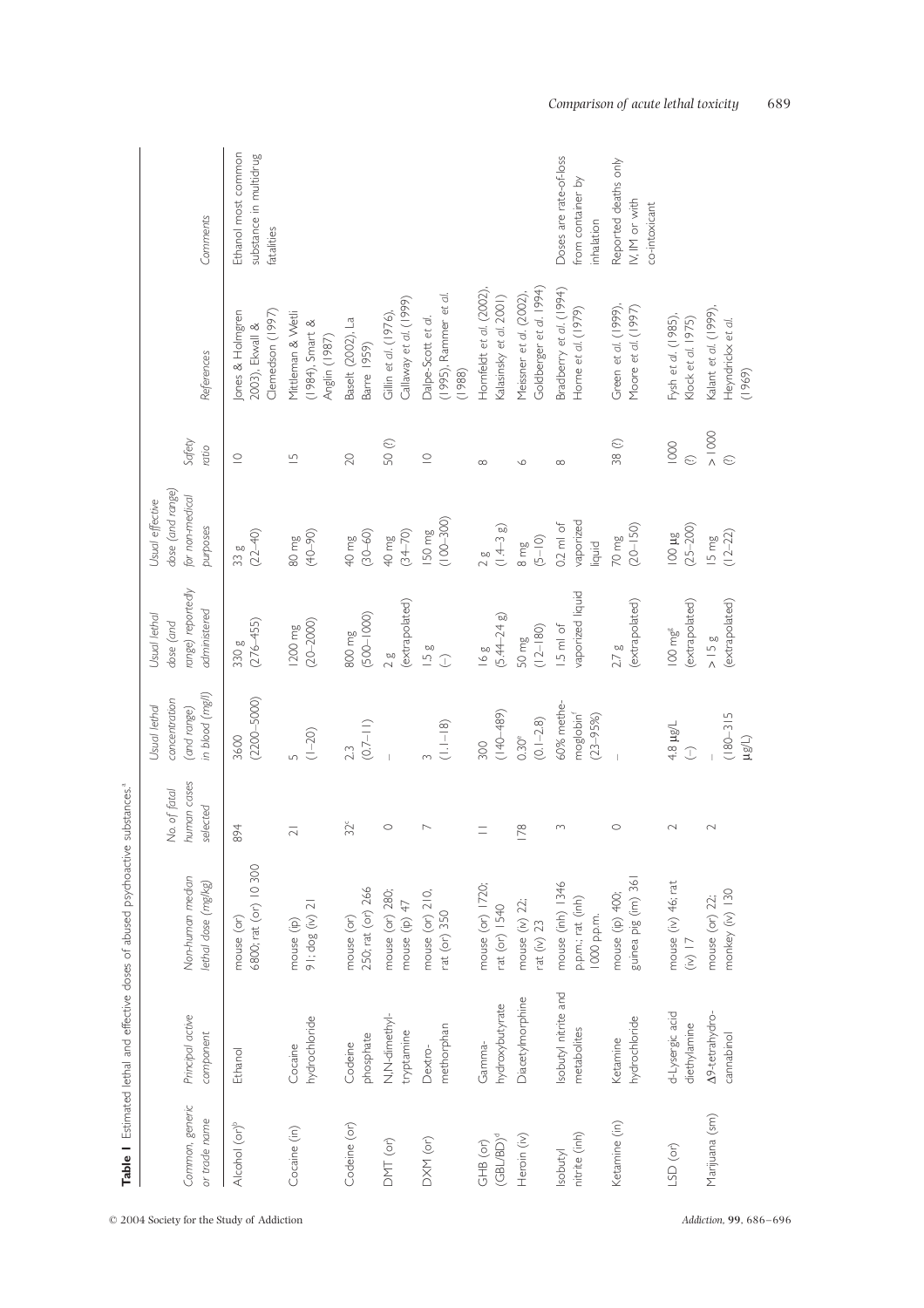|                                                   | 70-kg adult human who has not developed tolerance to the substance, and who does not have residues of the substance in the body from |                 |                                               |                                      |                          |                  | "The doses indicated are the estimated quantity for an average healthy |                                       |                                   |
|---------------------------------------------------|--------------------------------------------------------------------------------------------------------------------------------------|-----------------|-----------------------------------------------|--------------------------------------|--------------------------|------------------|------------------------------------------------------------------------|---------------------------------------|-----------------------------------|
|                                                   | (1998)                                                                                                                               |                 |                                               |                                      |                          |                  |                                                                        |                                       |                                   |
|                                                   | Robertson & Drummer<br>Druid et al. (2001)                                                                                           | $\approx$       | $(0.5 - 2)$<br>$\widetilde{\epsilon}^{\circ}$ | $30 \, \text{mg}$                    | $(0.01 - 0.25)$<br>0.06  | 43               | mouse (or) 700; rat<br>(00) 1000                                       | (benzodiazepine)<br>Flunitrazepam     | Rohypnol (or)                     |
| commonly misidentified<br>Wild mushrooms          | Gerault & Picart (1996)<br>Allen et al. (1991),                                                                                      | 1000<br>$\odot$ | 6 <sub>mg</sub><br>$\bigcirc$                 | (extrapolated)<br>68                 |                          |                  | mouse (ip) 285; rat<br>(ip) 280                                        | Psilocybin                            | Psilocybin (or)                   |
|                                                   | Goeringer et al. (2000)<br>Kincaid et al. 1990)                                                                                      | $\frac{8}{1}$   | $(10 - 80)$<br>$20 \, mg$                     | $(1.2 - 3.0)$<br>$>$ 2 $\sigma$      | $(1.3 - 6.8)$<br>3.8     |                  | mouse (or) 248;<br>rat (or) 452                                        | Fluoxetine                            | Sarafen (or)<br>Prozac/           |
|                                                   | (1997), Ekwall et al.<br>Druid & Holmgren<br>(1998)                                                                                  | SO              | $(60 - 120)$<br>100 mg                        | $(1.5 - 8)$<br>58                    | $(55 - 230)$<br>95       | 32               | mouse (or) 137;<br>rat (or) 162                                        |                                       | Phenobarbital (or) Phenobarbital  |
|                                                   | Garriot & Petty (1980)<br>Winek et al. (1995)                                                                                        | >150            | $(1.75 - 7)$<br>$3.5 -$                       | $>$ 525 $ $<br>$\overline{C}$        | $(46 - 180)$<br>100 ml/l | $\circ$          | rat (inh) 1274<br>rat (or) 505;                                        |                                       | Nitrous oxide (inh) Nitrous oxide |
| reactions to high doses<br>Widely divergent       | Logan et al. (1998),<br>Wallace & Squires<br>(2000)                                                                                  | $\subseteq$     | $(10 - 25)$<br>I5 mg                          | $(140 - 1650)$<br>$> 150 \text{ mg}$ | $(1 - 43)$<br>2(?)       | $\approx$        | mouse (ip) 43;<br>dog $($ or $)$ 10                                    | hydrochloride<br>amphetamine<br>Meth- | Methamphet-<br>amine (or)         |
| methadoneis a risk<br>Long half-life of<br>factor | (2003), Worm et al.<br>Seymour et al.<br>(1993)                                                                                      | $\infty$        | $(3 - 10)$<br>5 mg                            | $(20 - 420)$<br>100 mg               | $(0.06 - 3.1)$<br>0.70   | 206 <sup>c</sup> | mouse (or) 124;<br>rat (or) 30                                         | Di-methadone<br>hydrochloride         | Methadone (or)                    |
| related violent trauma<br>Rare deaths from        | Nolte & Zumwalt (1999)<br>Henry et al. (2003),                                                                                       | 24 (?)          | $(200 - 450)$<br>350 mg                       | (extrapolated)<br>8.4g               | 0.48                     |                  | mouse (or) 880;<br>rat (im) 330                                        | phenethylamine<br>Trimethoxy-         | Mescaline (or)                    |
| to environmental<br>Variability linked<br>factors | Garcia-Repetto et al.<br>Kalant (2001),<br>(2003)                                                                                    | $\leq$          | $(15-150)$<br>125 mg                          | $(150 - 1250)$<br>$\frac{8}{2}$      | $(0.04 - 8.5)$           | 27               | guinea pig (ip) 26<br>rat (or) 160;                                    | methamphetamine<br>Methylenedioxy-    | MDMA (or)                         |

some "Gamma-butyrolactone (GBL) and 1,4-butanediol (BD) are metabolized to GHB. "Measured as free (rather than total) morphine. An individual's tolerance and rate of metabolism are apparently among for exposure. Inhalation fatalities are possibly under-reported. "One of the two reports of a fatality (with only liver tissue LSD concentration indicated) asserted that the quantity of LSD ingested was equivalent to previous administrations. Note, however, that individuals vary greatly in terms of physical and psychological vulnerability, therefore, the information in this table should not be used as a dosage guide. critical factors leading to a significant overlap in observed blood momphine concentrations between survivors and non-survivors. 'Parent compound is not detectable in blood; thus, methemoglobin is used as a marker Parent compound is not detectable in blood; thus, methemoglobin is used as a marker 800–1600 times the usual street' dose (Griggs & Ward 1977). "Range is based on cases of non-lethal but severe toxicity. Scattered, incomplete reports of deaths by oral and i.v. administration. Survival is reported after a calculated dose of 6.25 g (Ramcharan et al. 1998). Calculated from a non-lethal case. N<sub>2</sub>O when used with adequate oxygen is not lethal. Non-medical doses (e.g. in a balloon) are usually 100% N<sub>2</sub>O and death is due to anoxia. "For a critique of this case, see Gartz, Samorini & Festi (1996). Fluntrazepam is rapidly metabolized.The metabolites that are chosen for postmortern analysis often lead to differing assessments previous administrations. Note, however, that individuals vary greatly in terms of physical and psychological vulnerability, therefore, the information in this table should not be used as a dosage guide.<br>Fim = intramuscula decedents. <sup>d</sup>Gamma-butyrolactone (GBL) and 1,4-butanediol (BD) are metabolized to GHB. <sup>e</sup>Measured as free (rather than total) morphine. An individual's tolerance and rate of metabolism are apparently among for exposure. Inhalation fatalities are possibly under-reported. gOne of the two reports of a fatality (with only liver tissue LSD concentration indicated) asserted that the quantity of LSD ingested was equivalent to 800–1600 times the usual 'street' dose (Griggs & Ward 1977). "Range is based on cases of non-lethal but severe toxicity. Scattered, incomplete reports of deaths by oral and i.v. administration. 'Survival is reported after a calculated dose of 6.25 g (Ramcharan *et a*l. 1998). Calculated from a non-lethal case. N<sub>2</sub>O when used with adequate oxygen is not lethal. Non-medical doses (e.g. in a balloon) are usually 100% N<sub>2</sub>O, and death is due to anoxia. kFor a critique of this case, see Gartz, Samorini & Festi (1996). lFlunitrazepam is rapidly metabolized. The metabolites that are chosen for postmortem analysis often lead to differing assessments or = oral, sm = smoked. 'The degree of opiate/opioid tolerance was unknown at the time of drug administration for critical factors leading to a significant overlap in observed blood morphine concentrations between survivors and non-survivors. f ip = intraperitoneal, iv = intravenous,  $P_{\text{IM}}$  = intramuscular, inh = inhaled, in = intranasal, of fllunitrazepam toxicity. of fllunitrazepam toxicity. decedents.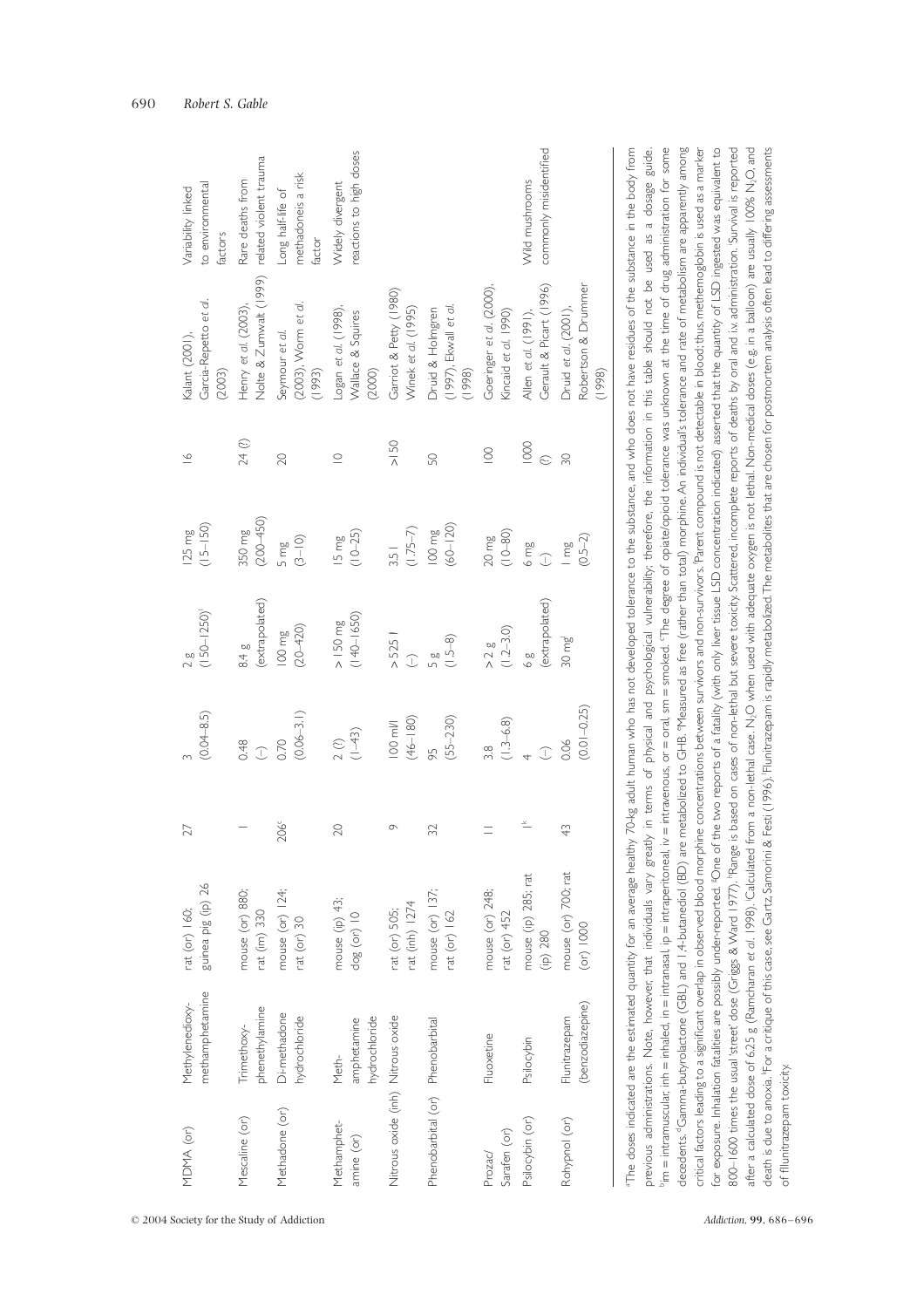human cases listed in Table 1 reflects, for most substances, a notable reduction in the total number of cases reported in clinical and research literature. A documented fatality was not included in Table 1 when the decedent was reported to have used a significant amount of a co-intoxicant or died as a result of accidental trauma. For example, in an exceptionally detailed summary of 168 fatal cases involving four selective serotinin reuptake inhibitor (SSRI) drugs (Goeringer *et al.* 2000), only one case was verified for this review as having been caused exclusively by a fluoxetine overdose.

The range of concentrations and doses in Table 1 incorporate the findings of individual case studies as well as compilations that reported aggregated data. Most of the toxicological compilations did not present descriptive statistics beyond either a mean or a median. Thus, the present review favored the somewhat colloquial terms 'usual' and 'customary' to describe concentrations or doses so that a precise measure of central tendency would not be implied. Furthermore, so few cases were located for several substances (e.g. isobutyl nitrite, LSD) that any measure of central tendency would not be meaningfully robust.

The  $LD_{50}$  values cited in Table 1 are the estimates of a customary dose for a normally healthy 70-kg adult who has not developed tolerance to the substance in question, and who does not have residues of the substance in the body from previous administrations. The estimates do not take into account factors such as environmental stressors or individual differences with respect to sex or ethnicity.

Phenobarbital can be used to illustrate the nature of the data sources and some of the challenges involved in specifying a lethal dose. This class of drugs is generally cited as having a therapeutic (safety) index of about 10 times the hypnotic dose (Harrison, Mendelson & de Wit 1995; Charney, Mihic & Harris 2001). Phenobarbital, in particular, can be expected to have a higher safety ratio than most barbiturates because gastrointestinal absorption of phenobarbital is slower and its capacity to produce respiratory depression is less. Although one handbook has cited the average human lethal dose of phenobarbital as 1.5 g (True & Dreisbach 2002), a small compilation of cases by Ekwall, Wallum & Bondesson (1998) cited a lethal range of 4.8–7.8 g. Non-human animal studies reported oral  $LD_{50}$  doses of mice at 168 and 137 mg/kg, and rats at 162 mg/kg (National Toxicology Program 1991). An unadjusted extrapolation of the rodent average of 156 mg/kg would put the median lethal dose of phenobarbital for a 70-kg person (who has not developed tolerance) at approximately 11 g. However, in order to allow for interspecies variation, some toxicologists (e.g. Neubert 1999) and regulatory agencies (e.g. UN International Programme on Chemical Safety, US Food and Drug Administration) routinely lower a rodent  $LD_{50}$  by a factor

of 10, based on body weight, when generalizing results to humans. Thus, we can be reasonably confident that the human lethal dose lies somewhere between 1 and 8 g.

In an effort to be more specific, an  $LD_{50}$  estimate was calculated from pharmacokinetic information about blood concentrations of phenobarbital. In adults, single oral doses of 30 mg and 100 mg have produced peak serum concentrations of 0.7 and 2.3 mg/l, respectively (Viswanathan, Booker & Welling 1979; Yska *et al*. 2000). A compilation of nine fatalities by Druid & Holmgren (1997) reported a median postmortem femoral blood concentration of 75 mg/l. A series of 15 fatalities summarized by Crafoord & Ekwall (1997) reported an average lethal blood concentration of 114 mg/l. Assuming a normal distribution of lethal concentrations among these 24 cases, the median lethal blood level of phenobarbital would be approximately 95 mg/l. At a constant rate of drug absorption, a 95-mg/l concentration would require a minimal dose of 4 g. Baselt (2002, p. 613) noted that acute human fatalities have occurred 'after ingestion of as little as 6 g of phenobarbital' with a resulting blood concentration between 78 and 116 mg/l. Table 1 lists the lethal dose of oral phenobarbital as 5 g. (Only a small minority of reviewed studies cited both the lethal drug dose that was presumably administered and the associated blood concentration.)

The estimated human lethal dose of all substances was corroborated by non-human animal studies; however, for six of the substances (DMT, ketamine, LSD, marijuana, mescaline and psilocybin) fewer than three reports of human fatality were located. In this situation, the lethal dose in Table 1 is extrapolated from the animal studies. The extrapolated value, reduced by a factor of 10, is noted in the table, and a question-mark follows the related safety ratio. The clinical validity of animal models is always suspect, but the data probably provide a justifiable estimate in the absence of direct evidence (cf. Gad & Chengelis 1998). It should be noted that, for all 20 substances, there were 'survivor' or 'near-fatal' human cases, not referenced in Table 1, that helped set the parameters of a lethal dose.

For a few substances such as intranasal cocaine hydrochloride, human fatalities were rarely reported for the route of administration specified in Table 1 unless another substance was co-administered by the decedent. In this circumstance, a dose–response relationship was inferred from typical blood concentrations of the specified drug when research participants reported psychoactive effects (e.g. Javaid *et al*. 1983) and from blood concentrations of the drug in overdose fatalities where a variety of administration routes may have been used (e.g. Cravey 1990). This interpolation necessarily ignores changes in pharmacokinetics that are impacted by different dosage routes, drug quantities and postmortem redistribution.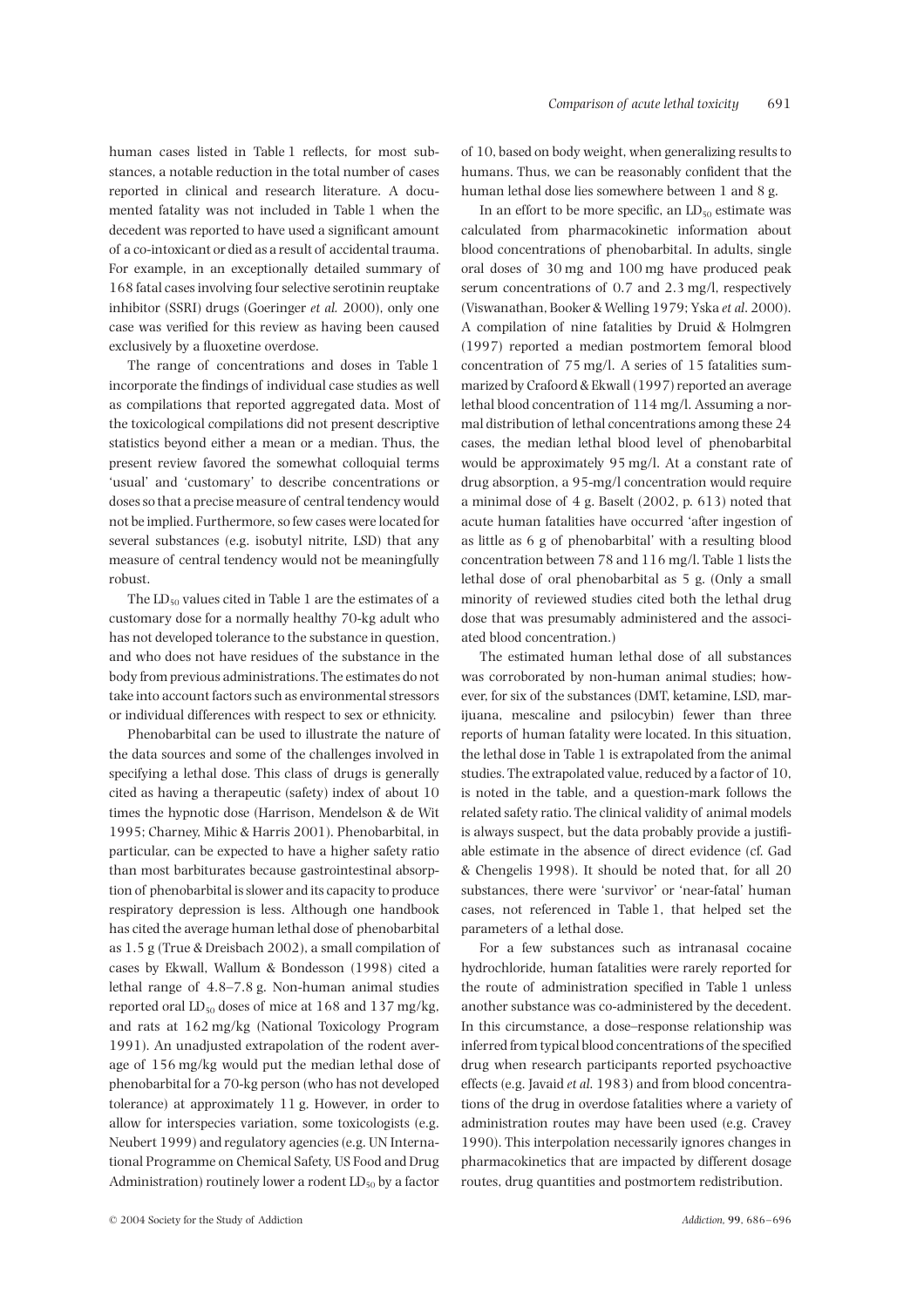Substantially more data were available for estimating the effective dose than the lethal dose of most substances. Information from a few well-documented self-reports (e.g. Blofeld 1966; Gelpke 1981; Shulgin & Shulgin 1997) was augmented by data from pharmacodynamic and drug preference studies (e.g. Hetem *et al*. 2000; Hart *et al*. 2001). For example, studies administering intranasal hydrochloride cocaine of 25–30 mg have produced mixed results with respect to ratings of 'high' and 'pleasantness' (Resnick *et al.* 1977; Van Dyke *et al*. 1982), while 50 mg could be discriminated from placebo on the basis of peripheral effects other than anesthesia of the nasal passage (Schuh, Schubiner & Johanson 2000). Doses of 53, 64, 96 and 105 mg have generally shown a consistent increase in both cocaine plasma concentrations and ratings of 'high' (Yang *et al*. 1982; Javaid *et al*. 1983). Pharmacokinetic and drug treatment studies have occasionally employed doses as large as 2 mg/kg (140 mg for a 170-kg person) as an experimental dose (Lange *et al*. 1989; Tuncel *et al*. 2002). Assuming that a 70-kg non-medical user will insufflate two or three 'lines' of cocaine containing between 20 and 30 mg each (Fischman 1984), the dosage range would be 40–90 mg, with the associated subjective effects ranging from pleasant excitement to moderate elation. Because a notable characteristic of cocaine use is the strong urge to repeat the experience and escalate the dosage, the higher end of this range, 80 mg, was listed in Table 1 as the estimated effective dose for a non-tolerant user.

The results of the present review disclosed substantial differences in the safety ratio of abused substances. The most toxic substances appear to have a lethal dose less than 10 times the effective dose. These substances include: GHB (oral), heroin (intravenous) and isobutyl nitrite (inhaled). Less acutely toxic substances, with safety ratios from 10 to 20, include: alcohol (oral), cocaine (intranasal), codeine (oral), dextromethorphan (oral), MDMA (oral), methadone (oral) and methamphetamine (oral). A diverse group of drugs have still wider ratios, ranging from above 20–80: DMT (oral), flunitrazepam (oral), ketamine (inhaled), mescaline (oral) and phenobarbital (oral). Five substances have ratios of 100 or above: fluoxetine (oral), LSD (oral), marijuana (oral), nitrous oxide (inhaled) and psilocybin (oral). These safety ratio estimates should be interpreted with caution. Because they are based on aggregated data, none of the ratios in Table 1 is applicable to any particular individual.

## **DISCUSSION**

The findings of this review indicate that abused drugs are substantially dissimilar with respect to their acute lethal toxicity. Due to inherent imprecision in toxicity

assessments, it would be a flagrant misinterpretation of the numbers in Table 1 to assume that they could be mathematically manipulated. None the less, the range of safety ratios is so wide that the data appear to have the attributes of an ordinal scale. For example, we can be reasonably sure that the safety ratio of nitrous oxide is larger than the safety ratio of GHB. We need not assert that the safety ratio of nitrous oxide is 20 times greater than GHB in order to make a valid ranking.

The practice of ordinally ranking drugs and substances is a widely accepted element of risk assessment and management. For example, the Canadian National Pollutant Release Inventory lists 230 substances that have been ranked into eight categories on the basis of specified health threats (Olewiler & Dawson 1998). The US Environmental Protection Agency (2001) has classified all pesticide products into four categories based on studies of relative acute toxicity. With respect to psychotropic substances, probably the most challenging task has been fulfilling legislative requirements to assign substances to (partially rankordered) drug-control schedules (cf. Australian Drugs, Poisons, and Controlled Substances Act; UK Misuse of Drugs Regulations). Although the toxicity of a substance may be comparatively low, other lethal and non-lethal factors (e.g. neurological complications, pulmonary disease, chemical dependence) must be considered and may ultimately determine the assignment of the substance to a particular schedule. The US Drug Enforcement Administration (2001, p. 20041) noted, for example, that 'marijuana has a low level of toxicity when compared to other drugs of abuse', but the agency denied a petition to reclassify marijuana, citing other pharmacological and behavioral risks.

The present paper has focused narrowly on acute, single-dose systemic toxicity. For this reason, the data presented have varied applicability. A rank-ordering of substances with respect to their acute toxicity might contribute to drug education programs utilizing evidencebased prevention messages that 'discuss the risks associated with initial use of alcohol, marijuana and cocaine' (NIDA 2003, np, see also NAC 2003). However, the findings of the present review probably have less application to treatment programs where participants tend to be chronic users.

A broader and more ecologically valid review of drug toxicity must take into account several common characteristics of non-medical drug use:

**1** The probability of adverse effects is increased substantially when more than one substance is administered. Tanaka (2002) reported a substantial increase in fatalities among humans when alcohol was ingested with a benzodiazepine, despite the relatively wide therapeutic index of benzodiazepines. Darke *et al*. (2002) found that among 42 deaths from heroin overdose, postmortem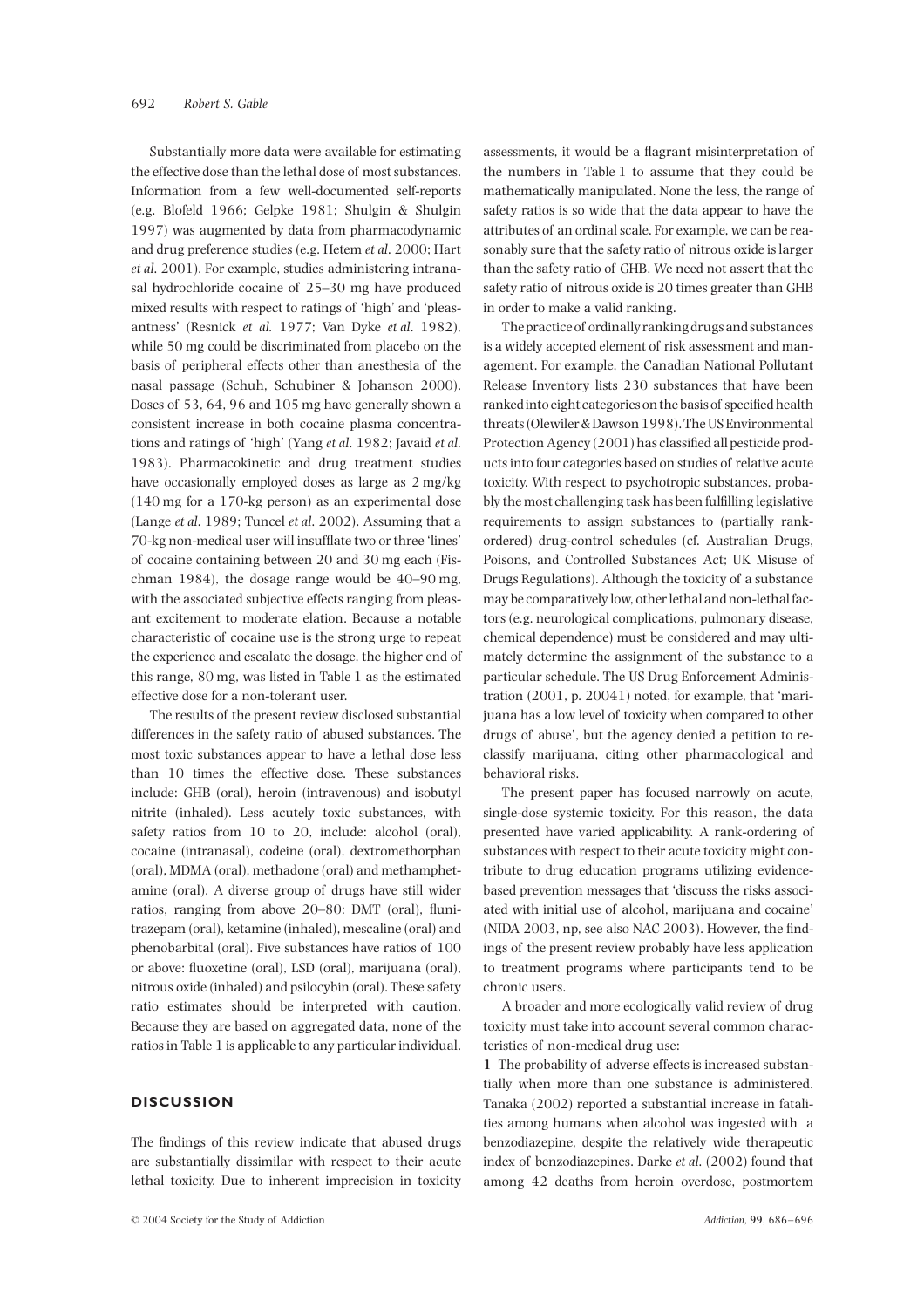tests revealed that substances other than morphine were detected in over 80% of the cases.

**2** The risk of overdose is increased when the user repeats administration of the drug. A user may believe mistakenly that the initial dose is ineffective or no longer present in the body. After oral administration of MDMA, for example, plasma concentration does not peak for about 2 hours (Mas *et al*. 1999). A life-threatening situation may also arise from administering seemingly modest daily doses of methadone because the drug has a long elimination half-life (averaging 22 hours, with a reported range of 5–130 hours), thus allowing a toxic level of methadone to accumulate gradually (cf. Drummer *et al*. 1992; Eap, Buclin & Baumann 2002).

**3** Acute effects do not, by definition, take into account the health effects of chronic use. Direct acute lethality from alcohol or nicotine is quite rare, given prevalence of use. However, alcohol and tobacco use, along with obesity, are among the leading long-term causes of preventable death (WHO 2002).

**4** The safety ratios in Table 1 do not reflect metabolic or functional tolerance that a user might have developed. In situations where tolerance to the reinforcing effects of the drug increases more rapidly than to the metabolic effects of the same or a concomitant drug, the safety ratio will narrow.

**5** Non-drug variables can significantly alter toxic reactions. The psychophysiological effects of environment, diet, physical exertion, expectation and stress are known to have a significant impact on drug reactions (see, e.g. Gomita *et al*. 1983; Marzuk *et al*. 1998).

**6** A safety ratio does not reflect serious non-lethal sequelae that may burden the user and society. At relatively low non-toxic levels, psychoactive substances may induce dangerous performance decrements. LSD has a larger safety ratio than codeine, but it would certainly not be the drug-of-choice while operating machinery.

Millions of people have risked arrest and their health for the positive subjective effects of psychoactive substances. Hence, no catalog of toxicity—regardless of how complete—can account adequately for the continuing, and often troubling, human attraction to chemical alteration of consciousness. However, by taking into account the customary non-medical dosages of these substances, we can more realistically assess their hazards to public health.

### **Acknowledgements**

Data collection was supported, in part, by the Life Science Research Group, Inc. I thank Evan Claudeanos for manuscript assistance and Scot Johnson of the Kaiser Permanente Medical Group for his review. I also wish to acknowledge the help of Michael Yost, Supervising Coro-

ner Investigator, Alameda County, California, as well as the foresight and guidance of Cristina Campbell, Chief Librarian, Public Health Library, University of California, Berkeley.

#### **References**

- Allen, J. W., Merlin, M. D. & Jansen, K. L. R. (1991) An ethnomycological review of psychoactive agarics in Australia and New Zealand. *Journal of Psychoactive Drugs*, **23**, 39–69.
- Balster, R. L. & Bigelow, G. E. (2003) Guidelines and methodological reviews concerning drug abuse liability assessment. *Drug and Alcohol Dependence*, **70**, S13–S40.
- Baselt, R. C. (2002) *Disposition of Toxic Drugs and Chemicals in Man*, 6th edn. Foster City, CA: Biomedical Publications.
- Bennett, C. C. (1960) The drugs and I. In: Uhr, L. & Miller, J.G., eds. *Drugs and Behavior*, pp. 596–609. New York: Wiley & Sons.
- Blofeld, J. (1966) A high yogic experience achieved with mescaline. *Psychedelic Review*, **1**, 27–32.
- Bradberry, S. M., Whittington, R. M., Parry, D. A. & Vale, A. (1994) Fatal methemoglobinemia due to inhalation of isobutyl nitrite. *Clinical Toxicology*, **32**, 179–184.
- Brady, J. V., Griffiths, R. R., Hienz, R. D., Ator, N. A., Lukas, S. E. & Lamb, R. J. (1987) Assessing drugs for abuse liability and dependence potential in laboratory primates. In: Bozarth, M.A., ed. *Methods of Assessing the Reinforcing Properties of Abused Drugs*, pp. 45–85. New York: Springer-Verlag.
- Buckley, N. A., Dawson, S. H., Whyte, I. M. & O'Connell, D. L. (1995) Relative toxicity of benzodiazepines in overdose. *BMJ*, **310**, 219–220.
- Callaway, J. C., McKenna, D. J., Grob, C. S., Brito, G. S., Raymon, L. P., Poland, R. E., Andrade, E. N., Andrade, E. O. & Mash, D. C. (1999) Pharmacokinetics of *Hoasca* alkaloids in healthy volunteers. *Journal of Ethnopharmacology*, **65**, 243–256.
- Charney, D. S., Mihic, S. J. & Haris, R. A. (2001) Hypnotics and sedatives. In: Hardman, J. G., Limberg, L. E. & Gilman, A. G., eds. *Goodman and Gilman's The Pharmacological Basis of Therapeutics*, 10th edn, pp. 399–327. New York: McGraw-Hill.
- Crafoord, B. & Ekwall, B. (1997) *Time-Related Lethal Blood Concentrations from Acute Human Poisoning of Chemicals*. Part 2. *Phenobarbital*. Monograph no. 24. Retrieved 3 September 2002. Available at: [http://www.ctlu.se.](http://www.ctlu.se)
- Cravey, R. H. (1990) Cocaine toxicity. *Trauma*, **32**, 43–53.
- Dalpe-Scott, M., Degouffe, M., Garbutt, D. & Drost, M. (1995) A comparison of drug concentrations in postmortem cardiac and peripheral blood in 320 cases. *Canadian Society of Forensic Science Journal*, **28**, 113–121.
- Darke, S., Hall, W., Kaye, S., Ross, J. & Duflou, J. (2002) Hair morphine concentrations of fatal heroin overdose cases and living heroin users. *Addiction*, **97**, 977–984.
- Drug Enforcement Administration (2001) Notice of denial of petition. *Federal Register*, **66**, 20038–20052.
- Druid, O. H. & Holmgren, P. (1997) A compilation of fatal and control concentrations of drugs in postmortem femoral blood. *Journal of Forensic Sciences*, **42**, 79–87.
- Druid, O. H., Holmgren, P. & Ahlner, J. (2001) Fluntrazepam: an evaluation of use, abuse and toxicity. *Forensic Science International*, **122**, 136–141.
- Drummer, O. H., Opeskin, K., Syrjanen, M. & Cordner, S. M. (1992) Methadone toxicity causing death in ten subjects starting on a methadone maintenance program. *American Journal of Forensic Medicine and Pathology*, **13**, 346–350.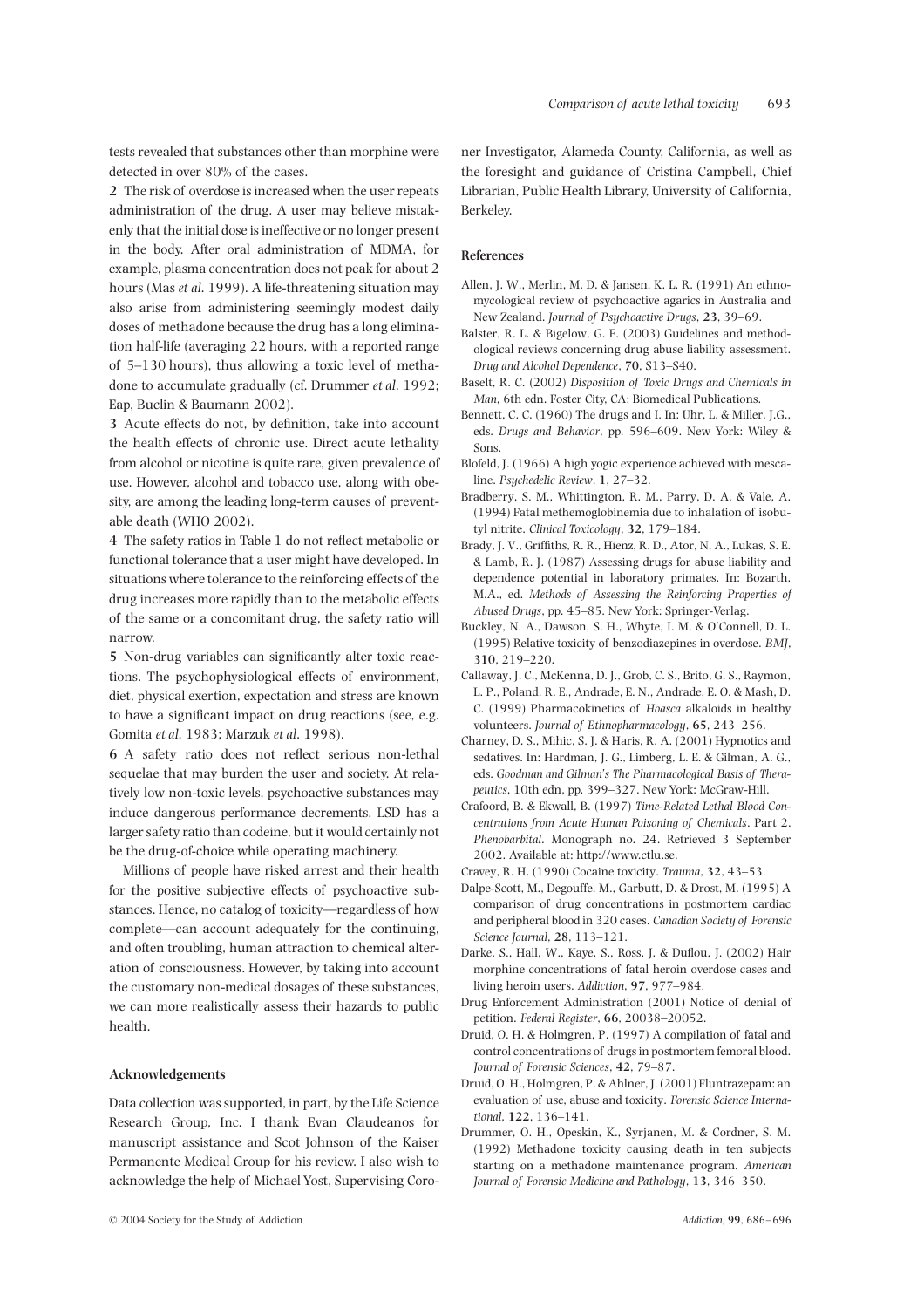- Eap, C. B., Buclin, T. & Baumann, P. (2002) Interindividual variability of the clinical pharmacokinetics of methadone: implications for the treatment of opioid dependence. *Clinical Pharmacokinetics*, **41**, 1153–1193.
- Ekwall, B. & Clemedson, C. (1997) *Time-Related Lethal Blood Concentrations from Acute Human Poisoning of Chemicals*, Part 2. *Ethanol*. Monograph no. 9 (1st internet edition). Stanga, Sweden: Uppsala Cytotoxicology Laboratory.
- Ekwall, B., Wallum, E. & Bondesson, I. (1998) MEIC evaluation of acute systemic toxicity, Part V. *ATLA (Alternatives to Laboratory Animals)*, **26**, 571–616.
- Fischman, M. W. (1984) The behavioral pharmacology of cocaine in humans. In: Grabowski, J., ed. *Cocaine: Pharmacology, Effects, and Treatment of Abuse*. NIDA Research Monograph no. 50, pp. 72–89. Rockville, MD: National Institute on Drug Abuse.
- Fysh, R. R., Oon, M. C., Robinson, K. N., Smith, R. N., White, P. C. & Whitehouse, M. J. (1985) A fatal poisoning with LSD. *Forensic Science International*, **28**, 109–113.
- Gad, S. C. (2000) *In Vitro Toxicology*, 2nd edn. New York: Taylor & Francis.
- Gad, S. C. & Chengelis, C. P. (1998) *Acute Toxicology Testing*. San Diego, CA: Academic Press.
- Gangolli, S., ed. (1999) *Dictionary of Substances and Their Effects*, 2nd edn. Cambridge, UK: Royal Society of Chemistry.
- Garcia-Repetto, R., Moreno, E., Soriano, T., Jurado, C., Gimenes, M. P. & Menendez, M. (2003) Tissue concentrations of MDMA and its metabolite MDA in three fatal cases of overdose. *Forensic Science International*, **135**, 110–114.
- Garriott, J. & Petty, C. S. (1980) Death from inhalant abuse: toxicological and pathological evaluation of 34 cases. *Clinical Toxicology*, **16**, 305–315.
- Gartz, J., Samorini, G. & Festi, F. (1996) On the presumed French case of fatality caused by ingestion of Liberty Caps. *Eleusis: Journal of Psychoactive Plants and Compounds*, **6**, 40–51.
- Gelpke, R. (1981) On travels in the universe of the soul: reports on self-experiments with delysid (LSD) and psilocybin (CY). *Journal of Psychoactive Drugs*, **13**, 81–89.
- Gerault, A. & Picart, D. (1996) Fatal poisoning after a group of people voluntarily consumed hallucinogenic mushrooms. *Le Bulletin de la Societe Mycologique de France*, **112**, 1–14.
- Gillin, J. C., Tinklenberg, J., Stoff, D. M., Stillman, R., Shortlidge, J. S. & Wyatt, R. J. (1976) 5-methoxy-N,Ndimethyltyrptamine: behavioral and toxicological effects in animals. *Biological Psychiatry*, **11**, 355–358.
- Goeringer, K. E., Raymon, L., Christian, G. D. & Logan, B. K. (2000) Postmortem forensic toxicology of selective serotonin reuptake inhibitors: a review of pharmacology and report of 168 cases. *Forensic Sciences*, **45**, 633–648.
- Goldberger, B. A., Cone, E. J., Grant, T. M., Caplan, Y. H., Levine, B. S. & Smialek, J. E. (1994) Disposition of heroin and its metabolites in heroin-related deaths. *Journal of Analytical Toxicology*, **18**, 24–28.
- Gomita, Y., Kaataoka, Y., Ichimaru, Y. & Ueki, S. (1983) Methamphetamine mortality to emotional stimuli administered in the form of affective communication. *Life Sciences*, **32**, 941– 947.
- Green, S. M., Clark, R., Hostetler, M. A., Cohen, M., Carlson, D. & Rothrock, S. G. (1999) Inadvertent ketamine overdose: clinical manifestations and outcome. *Annuals of Emergency Medicine*, **34**, 492–497.
- Griggs, E. A. & Ward, M. (1977) LSD toxicity: a suspected cause of death. *Kentucky Medical Journal*, **75**, 172–173.

Hardman, J. G., Limbird, L. E. & Gilman, A. G. eds (2001) *Good-*

*man and Gilman's The Pharmacological Basis of Therapeutics*, 10th edn. New York: McGraw-Hill.

- Harrison, N., Mendelson, W. B. & de Wit, H. (1995) Barbiturates. In: Bloom, F.E. & Kupfer, J.D., eds. *Psychopharmacology: the Fourth Generation of Progress*, Chapter 169, np. New York: Raven Press, retrieved 3 February 2004. Available at: [http://www.acnp.org/citations/GN401000173.](http://www.acnp.org/citations/GN401000173)
- Hart, C. L., Ward, A. S., Haney, M., Foltin, R. W. & Fischman, M. W. (2001) Methamphetamine self-administration by humans. *Psychopharmacology (Berlin)*, **157**, 75–81.
- *Heffter Review of Psychedelic Research* (1998/2001) Volumes 1 & 2. Santa Fe, NM: Heffter Research Institute.
- Henry, J. L., Epley, L. & Rohrig, T. (2003) The analysis and distribution of mescaline in postmortem tissues. *Journal of Analytical Toxicology*, **27**, 381–382.
- Hetem, L. A., Danion, J. M., Diemunsch, P. & Brandt, C. (2000) Effect of a subanesthetic dose of ketamine on memory and conscious awareness in healthy volunteers. *Psychopharmacology (Berlin)*, **152**, 283–288.
- Heyndrickx, A., Scheiris, C. & Schepens, P. (1969) Toxicological study of a fatal intoxication by man due to cannabis smoking. *Journal de Pharmacie de Belgique*, **24**, 271–376.
- Horne, D. K., Waterman, M. R., Simon, V. M., Garriott, J. C. & Foerster, E. H. (1979) Methemoglobinemia from sniffing butyl nitrite. *Annals of International Medicine*, **91**, 417–418.
- Hornfeldt, C. S., Lothridge, K. & Upshaw-Downs, J. C. (2002) Forensic science update: gamma-hydroxybutyrate (GHB). *Forensic Science Communications*, 4, np. Washington, DC: FBI. Retreived 10 May 2003. Available at: <http://fbi.gov/hg/fsc/> backissu/jan2002/hornfelt.htm.
- Interagency Coordinating Committee on the Validation of Alternative Methods (2002) *The Revised Up-and-Down Procedure: a Test Method for Determining the Acute Oral Toxicity of Chemicals and Products.* NIH publication no. 02–4501. Bethesda, MD: National Toxicology Program.
- Jasinski, D. R. & Henningfield, J. E. (1989) Human abuse liability assessment by measurement of subjective and physiological effects. In: Fischman, M. W. & Mello, N. K., eds. *Testing for Abuse Liability of Drugs in Humans*, pp. 73–100. NIDA Research Monograph no. 95. Rockville, MD: National Institute on Drug Abuse.
- Javaid, J. I., Musa, M. N., Fischman, M., Schuster, C. R. & Davis, J. M. (1983) Kinetics of cocaine in humans after intravenous and intranasal administration. *Biopharmaceutics and Drug Disposition*, **4**, 9–18.
- Jones, A. W. & Holmgren, P. (2003) Comparison of blood– ethanol concentrations in deaths attributed to acute alcohol poisoning and chronic alcoholism. *Journal of Forensic Sciences*, **48**, 874–879.
- Julien, R. M. (2001) *A Primer of Drug Action: a Concise, Nontechnical Guide to the Action, Uses and Side Effects of Psychoactive Drugs*, 9th edn. New York: W. H. Freedman.
- Kalant, H. (2001) The pharmacology and toxicology of 'ecstasy' (MDMA) and related drugs. *Canadian Medical Association Journal*, **165**, 917–928.
- Kalant, H., Corrigal, W. A., Hall, W. & Smart, R. G., eds (1999) *The Health Effects of Cannabis*. Toronto: Center for Addiction and Mental Health.
- Kalasinsky, K. S., Dixon, M. M., Schmunk, G. A. & Kish, S. J. (2001) Blood, brain, and hair GHB concentrations following fatal ingestion. *Journal of Forensic Sciences*, **46**, 728–730.
- Kincaid, R. L., McMullin, M. M., Crookham, S. B. & Rieders, F. (1990) Report of a fluoxetine fatality. *Journal of Analytical Toxicology*, **14**, 327–329.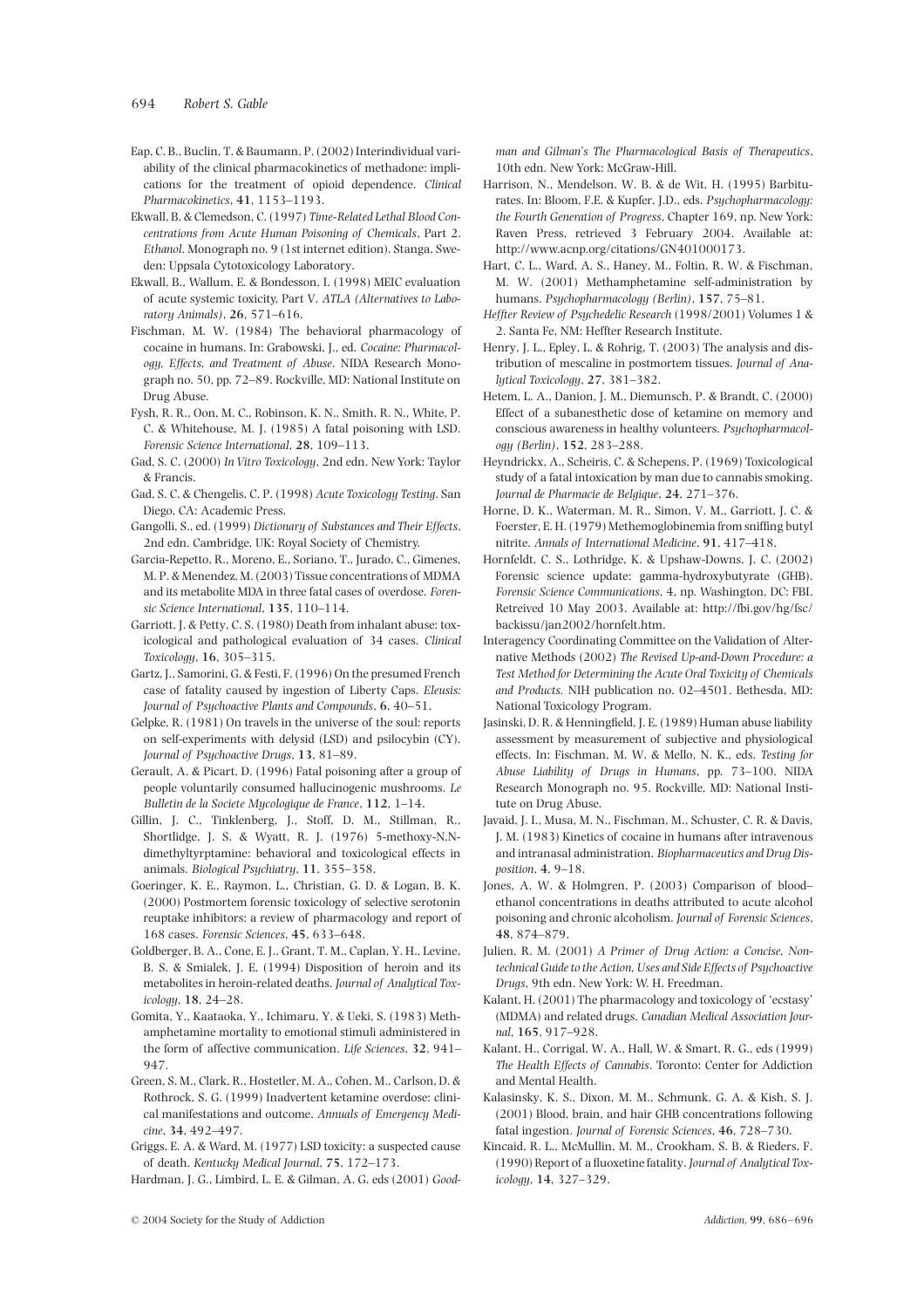- Klock, J. C., Boerner, U. & Becker, C. E. (1975) Coma, hyperthermia, and bleeding associated with massive LSD overdose: a report of eight cases. *Clinical Toxicology*, **8**, 191– 203.
- La Barre, J. (1959) The pharmacological properties and therapeutic uses of dextromoramide. *Bulletin on Narcotics*, Issue 4, np. Retrieved 10 May 2003. Available at: <http://www.unodc/> unodc/bulletin/bulletin\_1959-01-01-4.
- Lange, R. A., Cigarroa, R. G., Yancy, C. W., Willard, J. E., Popma, J. J., Sills, M. N., McBride, W., Kim, A. S. & Hillis, L. D. (1989) Cocaine-induced coronary-artery vasoconstriction. *New England Journal of Medicine*, **321**, 1557–1562.
- Leikin, J. B. & Watson, W. A. (2003) Post-mortem toxicology: what the dead can and cannot tell us. *Journal of Toxicology— Clinical Toxicology*, **41**, 47–56.
- Logan, B. K., Fligner, C. L. & Haddix, T. (1998) Cause and manner of death in fatalities involving methamphetamine. *Journal of Forensic Sciences*, **43**, 28–34.
- Marzuk, P. M., Tardiff, K., Leon, A. C., Hirsch, C. S., Portera, L., Iqbal, M. I., Nock, M. K. & Hartwell, N. (1998) Ambient temperature and mortality from unintentional cocaine overdose. *Journal of the American Medical Association*, **279**, 1795– 1800.
- Mas, M., Farre, M., de la Torre, R., Roset, P. N., Ortuno, J. & Segura, J. (1999) Cardiovascular and neuroendocrine effects and pharmacokinetics of 3,4-methylene-dioxymethamphetamine in humans. *Journal of Pharmacology and Experimental Therapeutics*, **290**, 136–145.
- Meissner, C., Recker, S., Reiter, A., Friedrich, H. J. & Oehmichen, M. (2002) Fatal versus non-fatal heroin 'overdose': blood morphine concentrations with fatal outcome in comparison to those of intoxicated drivers. *Forensic Science International*, **130**, 49–54.
- Metzer, W. S. (1989) The experimentation of S. Weir Mitchell with mescal. *Neurology*, **39**, 303–304.
- Mitchell, S. W. (1896) Remarks on the effects of *Anhalonium lewinii* (mescal button). *BMJ*, **2**, 1625–1629.
- Mittleman, R. E. & Wetli, C. V. (1984) Death caused by recreational cocaine use: an update. *Journal of the American Medical Association*, **252**, 1889–1893.
- Moore, K. A., Kilbane, E. M., Jones, R., Kunsman, G. W., Levine, L. & Smith, M. (1997) Tissue distribution of ketamine in a mixed drug fatality. *Journal of Forensic Sciences*, **42**, 1183– 1185.
- National Addiction Centre (NAC) (2003) *Dangerousness of Drugs: a Guide to the Risks and Harms Associated with Substance Abuse*. London: Department of Health.
- National Toxicology Program (1991) Material Safety Data Sheet ID no. 001392. *Phenobarbital*. Research Triangle Park, NC: NTP.
- National Toxicology Program (2001) Guidance document on using *in vitro* data to estimate *in vivo* starting doses for acute toxicity. Publication no. 01–4500, Appendix A. Bethesda, MD: National Institutes of Health.
- Neubert, D. (1999) Risk assessment and preventative hazard minimization. In: Marquardt, H., Schafer, S. G., McClellan, R. & Welsch, F., eds. *Toxicology*, pp. 1153–1186. San Diego, CA: Academic Press.
- National Institute on Drug Abuse (NIDA) (2003) *Fiscal Year 2004 Budget Information.* Available at: <http://> www.drugabuse.gov/funding/budge04.html.
- Nolte, K. B. & Zumwalt, R. E. (1999) Fatal peyote ingestion associated with Mallory–Weiss lacerations. *West Journal of Medicine*, **170**, 328.
- Organization for Economic Co-operation and Development (OECD) (2002) *OECD Guidelines for the Testing of Chemicals.* Paris: OECD.
- Olewiler, N. & Dawson, K. (1998) *Analysis of national pollutant release inventory data on toxic emissions by industry.* Working paper, pp. 97–16. Ottawa: Department of Finance.
- Pounder, D. J. & Jones, G. R. (1990) Post-mortem drug redistribution—a toxicological nightmare. *Forensic Science International*, **45**, 253–263.
- Ramcharan, S., Meenhorst, P. L., Otten, J. M., Koks, C. H., de Boer, D., Maes, R. A. & Beijnen, J. H. (1998) Survival after massive ecstasy overdose. *Clinical Toxicology*, **36**, 727–731.
- Rammer, L., Holmgren, P. & Sandler, H. (1988) Fatal intoxication by dextromethorphan: a report on two cases. *Forensic Science International*, **37**, 233–236.
- Rentsch, K. M., Kullak-Ublick, G. A., Reichel, C., Meier, P. J. & Fattinger, K. (2001) Arterial and venous pharmacokinetics of intravenous heroin in subjects who are addicted to narcotics. *Clinical Pharmacology and Therapeutics*, **70**, 337– 346.
- Repetto, M. R. & Repetto, M. (1997) Habitual, toxic and lethal concentrations of 103 drugs of abuse in humans. *Clinical Toxicology*, **35**, 1–9.
- Resnick, R. B., Kestenbaum, R. S. & Schwartz, L. K. (1977) Acute systemic effects of cocaine in man: a controlled study by intranasal and intravenous routes. *Science*, **195**, 696– 698.
- Robertson, M. D. & Drummer, O. H. (1998) Postmortem distribution and redistribution of nitrobenzodiazepines in man. *Journal of Forensic Sciences*, **43**, 9–13.
- Schuh, K. J., Schubiner, H. & Johanson, C.-E. (2000) Discrimination of intranasal cocaine. *Behavioral Pharmacology*, **11**, 511–515.
- Schulz, M. & Schmoldt, A. (1997) Therapeutic and toxic blood concentrations of more than 500 drugs. *Pharmazie*, **52**, 895– 911.
- Seymour, A., Black, M., Jay, J., Cooper, G., Weir, C. & Oliver, J. (2003) The role of methadone in drug-related deaths in the west of Scotland. *Addiction*, **98**, 995–1002.
- Shulgin, A. & Shulgin, A. (1991) *Pihkal: Phenethylamines I Have Known and Loved—a Chemical Love Story*. Berkeley, CA: Transform Press.
- Shulgin, A. & Shulgin, A. (1997) *Tihkal: Tryptamines I Have Known and Loved—the Chemistry Continues.* Berkeley, CA: Transform Press.
- Smart, R. G. & Anglin, L. (1987) Do we know the lethal dose of cocaine? *Journal of Forensic Sciences*, **32**, 297–303.
- Stafford, P. (1992) *Psychedelics Encyclopedia*, 3rd edn. Berkeley, CA: Ronin Publishing.
- Strassman, R. (2001) *DMT: the Spirit Molecule*. Rochester, VT: Park Street Press.
- Tanaka, E. (2002) Toxicological interactions between alcohol and benzodiazepines. *Clinical Toxicology*, **40**, 69–75.
- True, B.-L. & Dreisbach, R. H. (2002) *Dreisbach's Handbook of Poisoning*, 13th edn, p. 392. Boca Raton, FL: Parthenon/CRC Publishing Group.
- Tuncel, M., Wang, Z., Arbique, D., Fadel, P. J., Victor, R. G. & Vongpatanasin, W. (2002) Mechanism of the blood pressureraising effect of cocaine in humans. *Circulation*, **105**, 1054– 1059.
- US Environmental Protection Agency (2001) Pesticide labeling and other regulatory revisions. *Federal Register*, **65**, 64759– 64768.
- Van Dyke, C., Ungerer, J., Jatlow, P., Barash, P. & Byck, R. (1982)